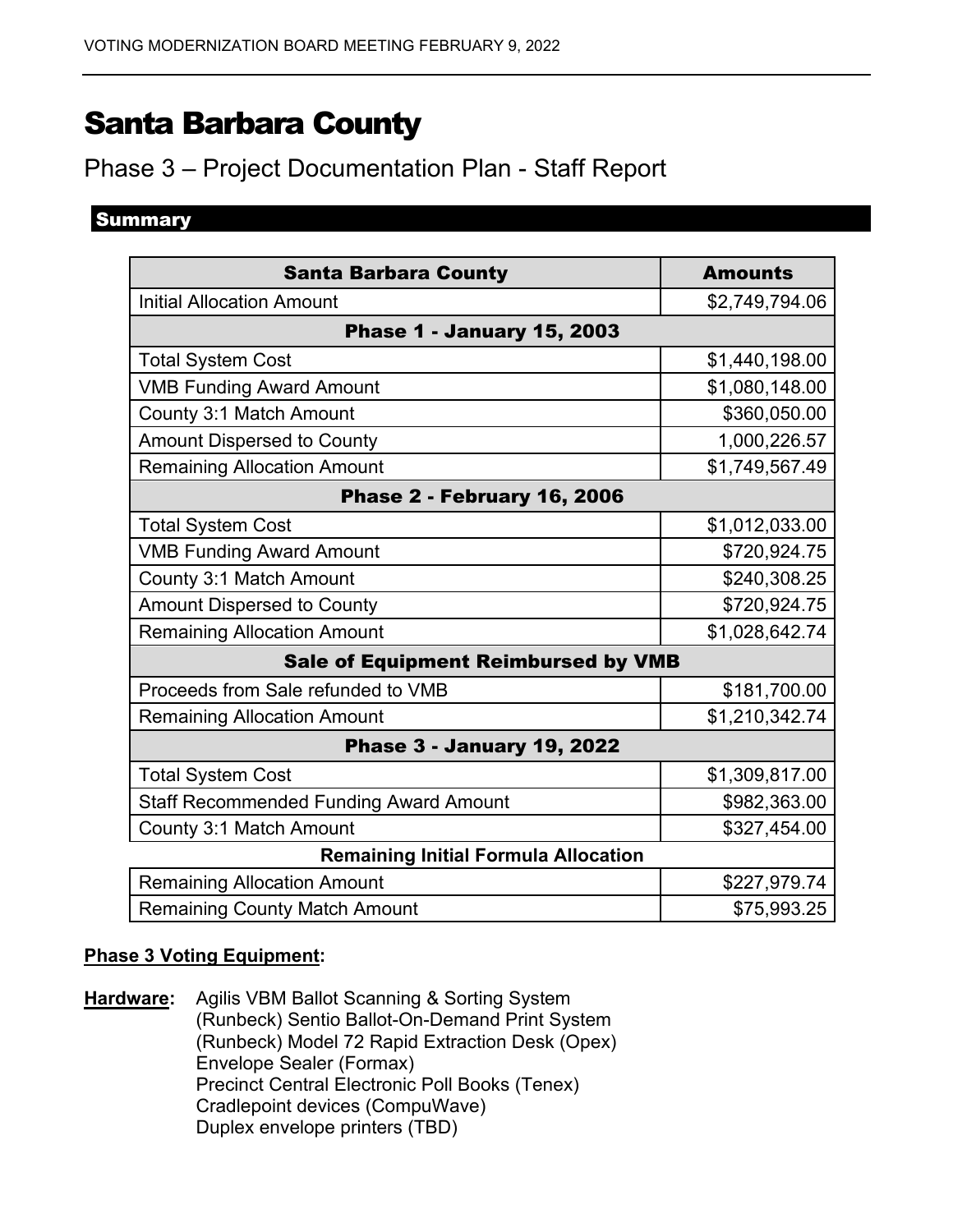#### Santa Barbara County Phase 3 – Project Documentation Plan - Staff Report

**Vendor:** Runbeck Election Services **Opex CCI Technologies Tenex** CompuWave

#### **Acquisition Schedule:**

- The Runbeck Agilis VBM ballot envelope sorter/scanner was delivered in April 2014.
- The Runbeck Sentio BOD print system was purchased in July 2014.
- Three Opex Model 72 ballot extractors were purchased and installed in Spring 2018.
- The Formax FD-430 Envelope Sealer was purchased from CCI Technologies in July 2021 and delivered in August 2021.
- The CompuWave Cradlepoint Devices and peripherals were acquired in October 2021.
- The County anticipates delivery of the Tenex Precinct Central Electronic Pollbook in March 2022.
- The County will go out for bid in early 2022 for the Duplex Envelope Printer with anticipated award, delivery, and installation in April 2022.

# **Project Completion Date:**

- The Agilis VBM ballot envelope sorter/scanner was placed into service for the June 2014 Primary Election.
- The Sentio BOD was placed into service for the November 2014 General Election.
- The Opex Model 72 ballot extractor was placed into service for the June 2018 Primary Election
- The Formax FD-430 Envelope Sealer was placed into service for the September 2021 Gubernatorial Recall Election
- The County intends to place the Duplex Envelope Printer into service for the June 2022 Primary Election.
- The County intends to place Tenex Precinct Central Electronic Pollbook for the June 2022 Primary Election.
- The County anticipates placing the CompuWave Cradlepoint Devices into service for the June 2022 Primary Election.

# **Staff Report:**

Santa Barbara County's Phase 3 Project Documentation Package meets the requirements for completeness.

Santa Barbara County proposed modernizing their voting system in three phases. In Phase 1, the County was reimbursed for the purchase of the Diebold AccuVote optical scan voting system. In Phase 2, the County was reimbursed for the purchase of the AutoMARK Voter Assist Terminal, which brought the County into compliance with HAVA Title III and state voting system